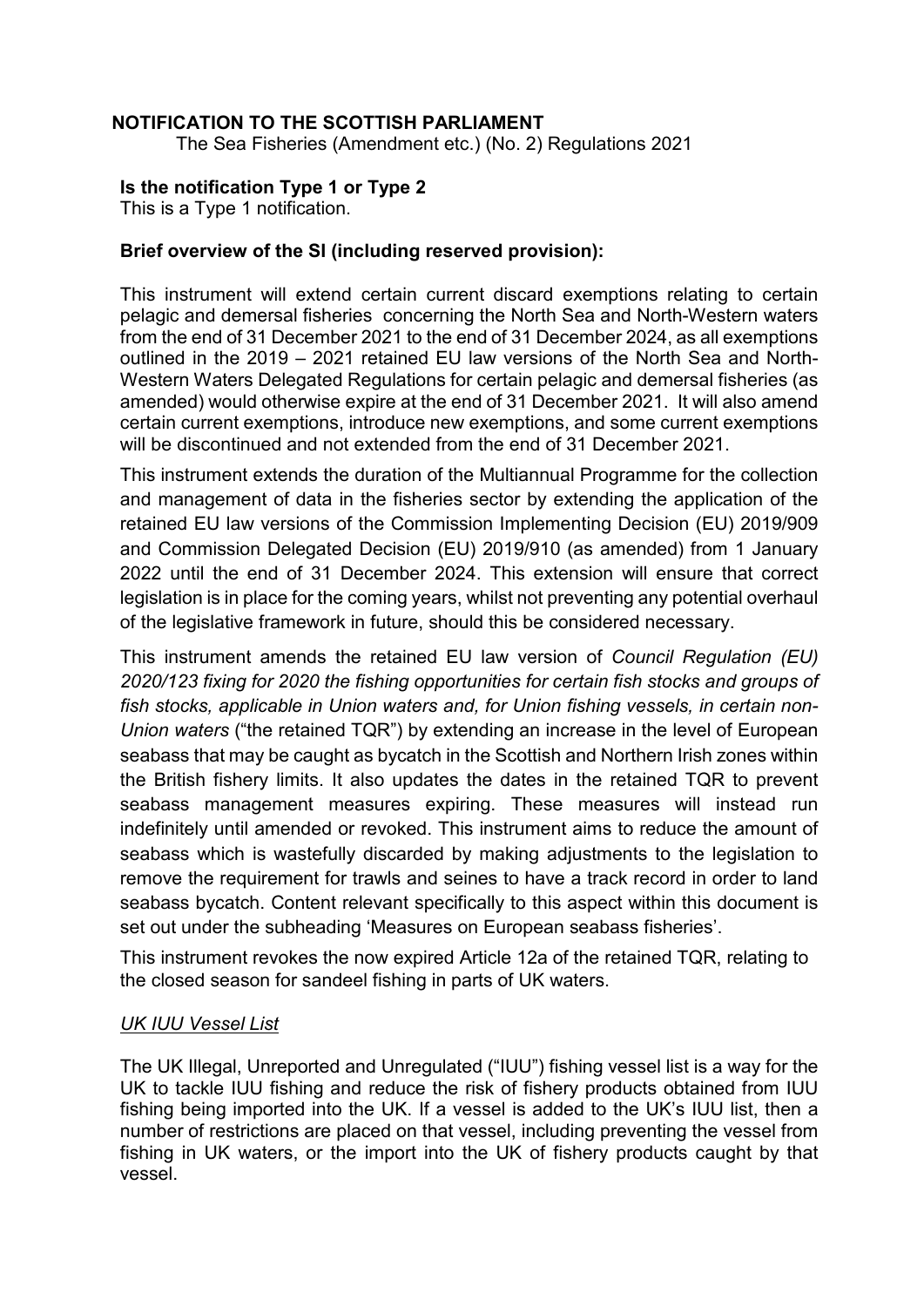Regional Fisheries Management Organisations ("RFMOs") also have their own vessel lists for IUU fishing activity in the areas they manage. As a contracting party to RFMOs, the UK has an obligation to list vessels according to decisions made by these organisations. This instrument updates the UK's IUU vessel list (which is contained in Part B of the Annex of the retained EU law version of *Commission Regulation (EU) No 468/2010 establishing the EU list of vessels engaged in illegal, unreported and unregulated fishing*) in line with the decisions by all RFMOs, not only those of which the UK is a member. This comprehensive approach ensures the UK contributes to the global effort to tackle IUU fishing. This amendment is outwith devolved legislative competence and therefore the Scottish Ministers are not being asked to consent to this amendment to Part B of the Annex to the retained Regulation 468/2010.

### *The new Tech Con Regulation*

This instrument also changes the minimum mesh size requirements specified in Part B of Annex 6 of the retained EU law version of *Regulation (EU) 2019/1241 of the European Parliament and of the Council on the conservation of fisheries resources and the protection of marine ecosystems through technical measures* for retaining and landing seabass with fixed gillnets in ICES area 7d in the English Channel. The minimum mesh size will be increased from 90mm to 100mm which brings the area in line with the rest of the UK and is a more appropriate mesh size to ensure smaller seabass, below the minimum conservation reference size ("MCRS"), are less likely to be caught. As the measures being amended in this retained EU legislation do not relate to Scottish waters, this amendment is outwith devolved legislative competence and the Scottish Ministers are not being asked to consent to this amendment.

### Laying and coming into force dates

This SI is due to be laid before the UK Parliament on 9 December 2021 and will come into force on 31 December 2021.

### **Details of the provisions that Scottish Ministers are being asked to consent to. Summary of the proposals**

### Measures on European seabass fisheries

Amendments are made to Article 10 of the retained TQR in relation to measures on European seabass fisheries and which fall within devolved legislative competence to the extent that these amendments apply to Scottish waters.

These measures relevant to seabass fisheries have applied in UK law as retained EU legislation since 23:00 on 31 December 2020. The amendments made through this instrument will be applied from 31 December 2021.

Seabass fisheries are jointly managed by the UK and the EU and the management approach in place since 2015 that both parties provisionally continue to share has, this year, brought the fishing pressure on the stock down to within sustainable limits. As seabass has not been managed as a quota species, the landing obligation imposed by Article 15 of the retained *Regulation (EU) 1380/2013 on the Common Fisheries Policy* has not applied. The UK's objectives, therefore, are to further rebalance the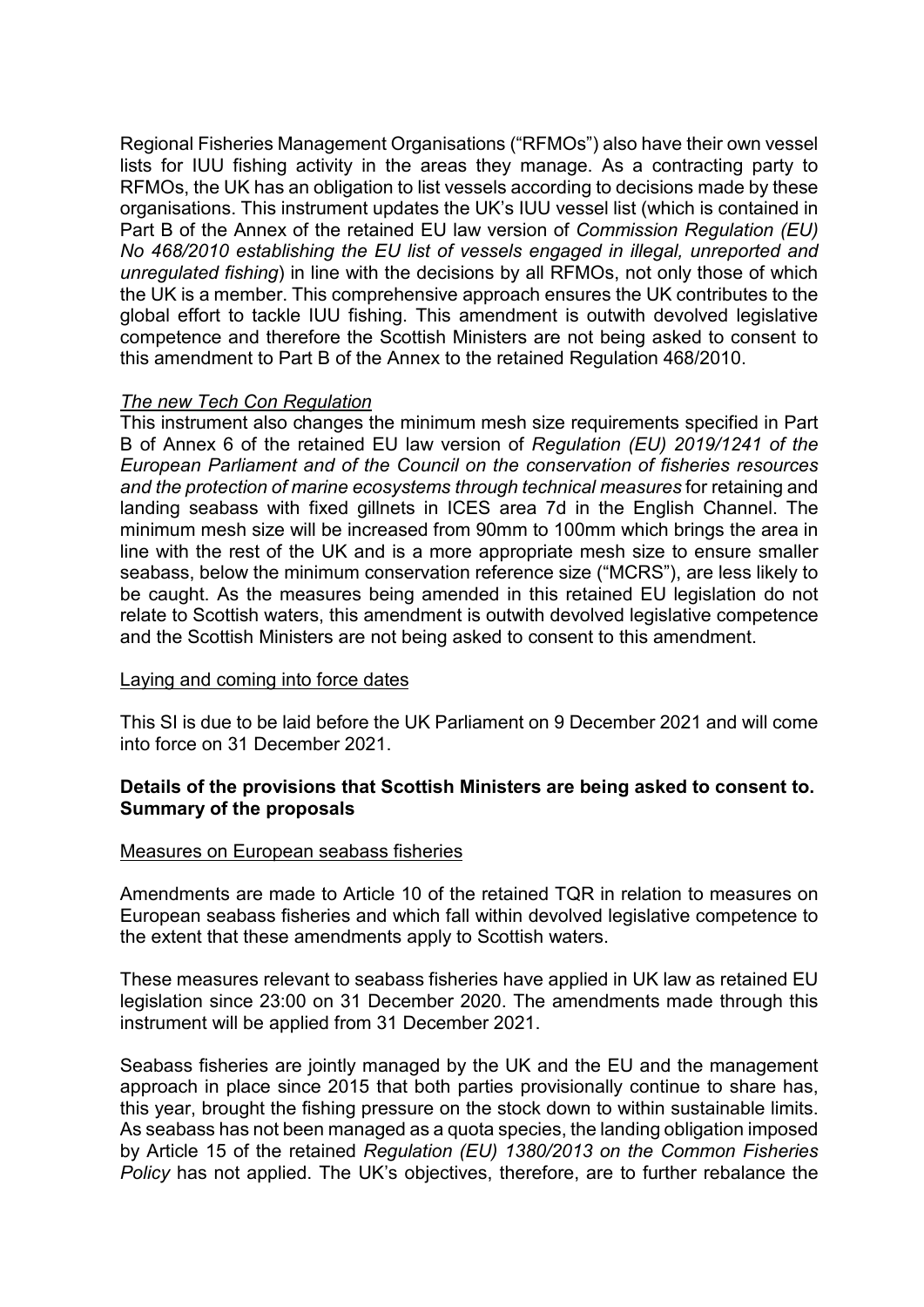discarding/ landing ratio of the existing level of fishing mortality occurring under the current commercial fishing measures under fixed vessel landing limits, in favour of landing. The UK, in agreement with the EU, previously increased the cap for trawls and seines on how much seabass can be cumulatively landed under the current 5% of seabass in the total species retained on board and landed per fishing trip, from 520kg per two months, to 380kg per month. This was implemented in the English and Welsh zones of the British fishery limits by *The Sea Fisheries (Amendment etc.) Regulations 2021* (SI 2021/698) and is here being extended to include specified parts of the Scottish and Northern Irish zones.

To further rebalance the discarding/ landing ratio in favour of landings, the requirement for trawls and seines to have a track record in order to land seabass bycatch will be removed. Currently, newer vessels are unable to retain their seabass bycatch which leads to large amounts of discarding. As this is purely a bycatch fishery, not allowing these vessels to retain the seabass bycatch does not decrease seabass fishing mortality.

To ensure the stock remains protected, reference to the year in which the measures are applicable is being removed from the legislation, which will guarantee that the prohibition on fishing for seabass, which is subject to derogations provided for in the retained TQR, will continue on indefinitely unless and until the prohibition is amended or revoked by subsequent legislation.

#### *Revocation of sandeel measures in the TQR*

Amendments are made to the retained TQR to revoke the now expired Article 12a of that Regulation which concerns sandeel measures. To the extent that Article 12a applied Scottish waters, this amendment is within devolved legislative competence. This Article has applied in UK law as retained EU legislation since 23:00 on 31 December 2020. Article 12a relates to the closed season for fishing sandeels in the UK waters in ICES divisions 2a and ICES subarea 4 from 1 January to 31 March 2021.

By revoking these expired measures, UK and Scottish Ministers will be able to reintroduce the closure as a non-legislative measure allowing more flexible management of sandeel stocks in UK and Scottish waters.

#### Discard exemptions for certain pelagic and demersal fisheries in the North Sea and North-Western Waters in the Scottish Zone

The retained EU law North Sea and North-Western Waters Delegated Regulations are as follows:-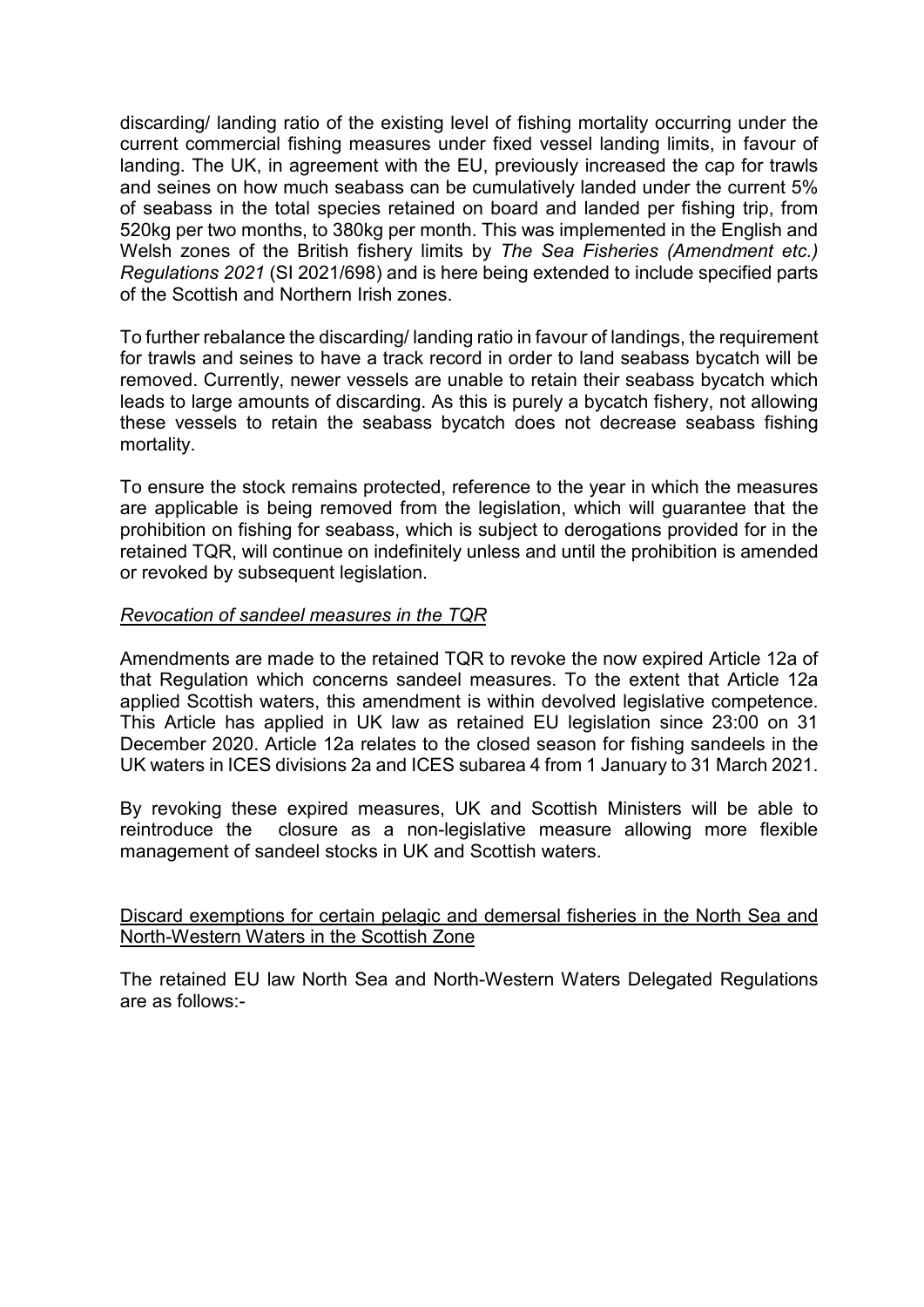- *Commission Delegated Regulation (EU) No 1393/2014 establishing a discard plan for certain pelagic fisheries in north-western waters;*
- *Commission Delegated Regulation (EU) No 1395/2014 establishing a discard plan for small pelagic fisheries and fisheries for industrial purposes in the North Sea;*
- *Commission Delegated Regulation (EU) 2019/2238 specifying details of implementation of the landing obligation for certain demersal fisheries in the North Sea for the period 2020-2021;*
- *Commission Delegated Regulation (EU) 2019/2239 specifying details of the landing obligation for certain demersal fisheries in North-Western waters for the period 2020-2021.*

The 2019 – 2021 versions of these retained EU North Sea and North-Western Waters Delegated Regulations (and all of the discard exemptions and technical measures outlined therein) will expire at the end of 31 December 2021. To address the choke risk, and to support fishers to comply with the landing obligation imposed by Article 15 of the retained *Regulation (EU) 1380/2013 on the Common Fisheries Policy*, these discard exemptions allow a limited level of discarding, for certain stocks, in certain fisheries, under the landing obligation.

This instrument will extend these current exemptions from the end of 31 December 2021 to the end of 31 December 2024. It will also amend certain current exemptions by making them conditional upon selective fishing gear or fishing practices in order to reduce the incidence of unwanted bycatch. In addition, the instrument will introduce 3 new exemptions to support fishers to comply with the landing obligation.

Four current exemptions will also be discontinued and will not be extended from the end of 31 December 2021, to safeguard the sustainability of stocks, because there is insufficient supporting evidence to justify their extension or because there is very limited use of these exemptions (if any) by the UK fleet in UK waters.

To the extent that these amendments to the retained EU North Sea and North-Western Waters Delegated Regulations apply to Scottish waters, these amendments are within devolved legislative competence.

All exemptions which will be in force in 2022 have been scientifically reviewed.

### *Extending the Multiannual Programme for collection and management of fisheries data*

The current Multiannual Programme ("MAP") expires at the end of December 2021. The MAP refers to a UK (non-legislative) national Work Plan for detail of data collection and management activities.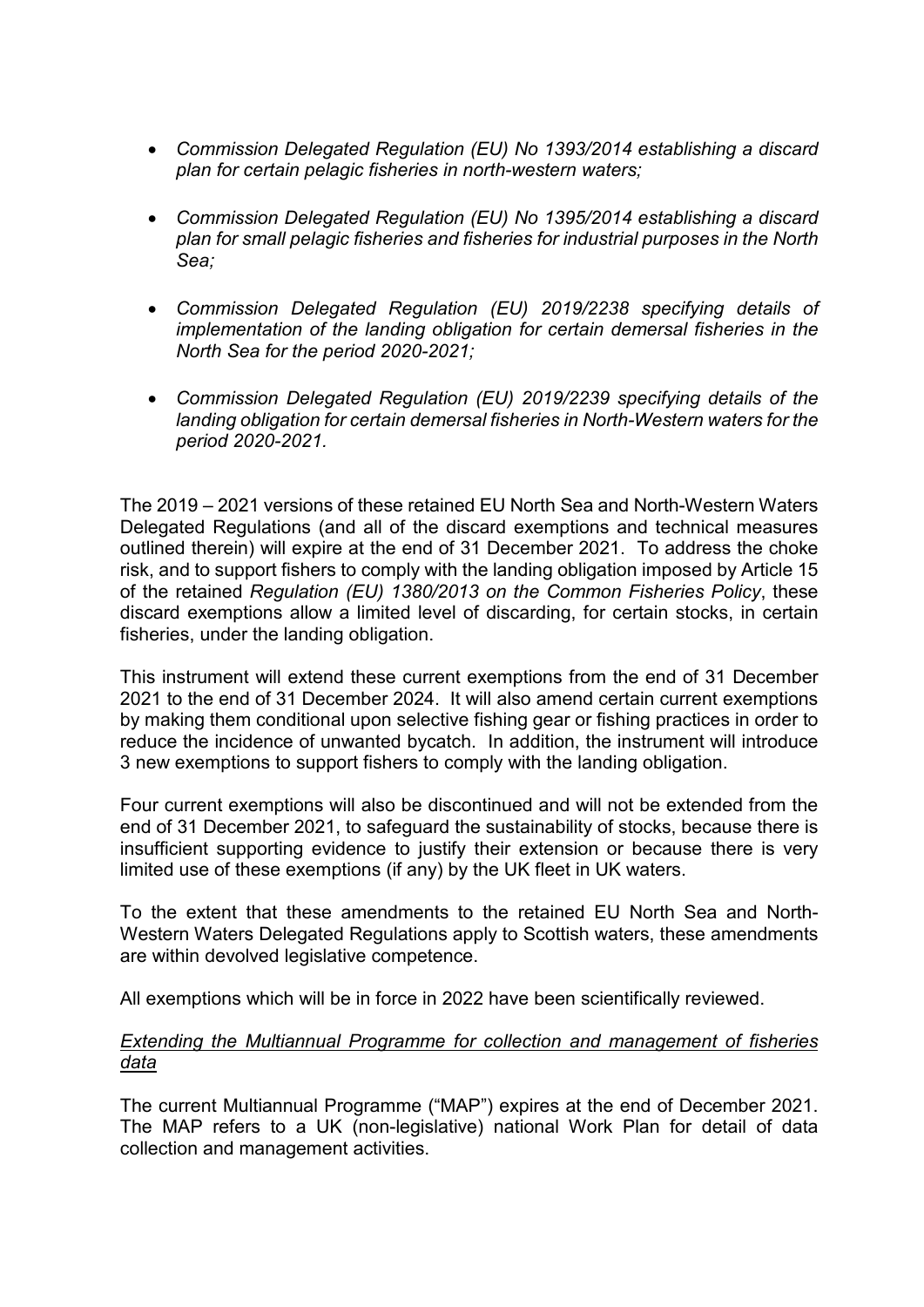The UK Work Plan ensures coordination of activities across the UK Fisheries Administrations to enable the UK to meet international commitments for fisheries data management and collection, as well as domestic monitoring needs. Extending the MAP ensures that the UK Work Plan for 2022 onwards will have legislative underpinning (referring back to a current MAP), therefore providing assurance that the UK collectively will meet its international obligations.

This instrument extends the application of the retained EU law versions of the *Commission Implementing Decision (EU) 2019/909 establishing the list of mandatory research surveys and thresholds for the purposes of the multiannual Union programme for the collection and management of data in the fisheries and aquaculture sectors* and *Commission Delegated Decision (EU) 2019/910 establishing the multiannual Union programme for the collection and management of biological, environmental, technical and socioeconomic data in the fisheries and aquaculture sectors* from 1 January 2022 until the end of 31 December 2024.

This instrument does not confer powers to legislate on either UK or Scottish Ministers.

### **Does the SI relate to a common framework or other scheme?**

N/A

### **Summary of stakeholder engagement / consultation**

The amendments in this SI are largely technical in nature, so no public consultation has been undertaken.

### **A note of other impact assessments (if available)**

An impact assessment has not been carried out on each individual policy area as:

- The SI makes amendments which are necessary to achieve its objectives.
- There is no, or no significant, impact on business, charities or voluntary bodies.
- There is no, or no significant, impact on the public sector.

### **Summary of reasons for Scottish Ministers proposing to consent to UK Ministers' legislation**

Legislating in a UK SI brings the revised provisions into force on the same day across the UK avoiding the risk of industry confusion and simplifying administrative efficiency.

The Scottish Ministers therefore consider that it is appropriate for the instrument to be made by the UK Government.

The approach set out in the proposed UK SI is realistic, achievable and minimises immediate disruption.

In relation to the discard exemptions, these are largely technical in nature. The Scottish Government intends to consult later this year on some adjustments to the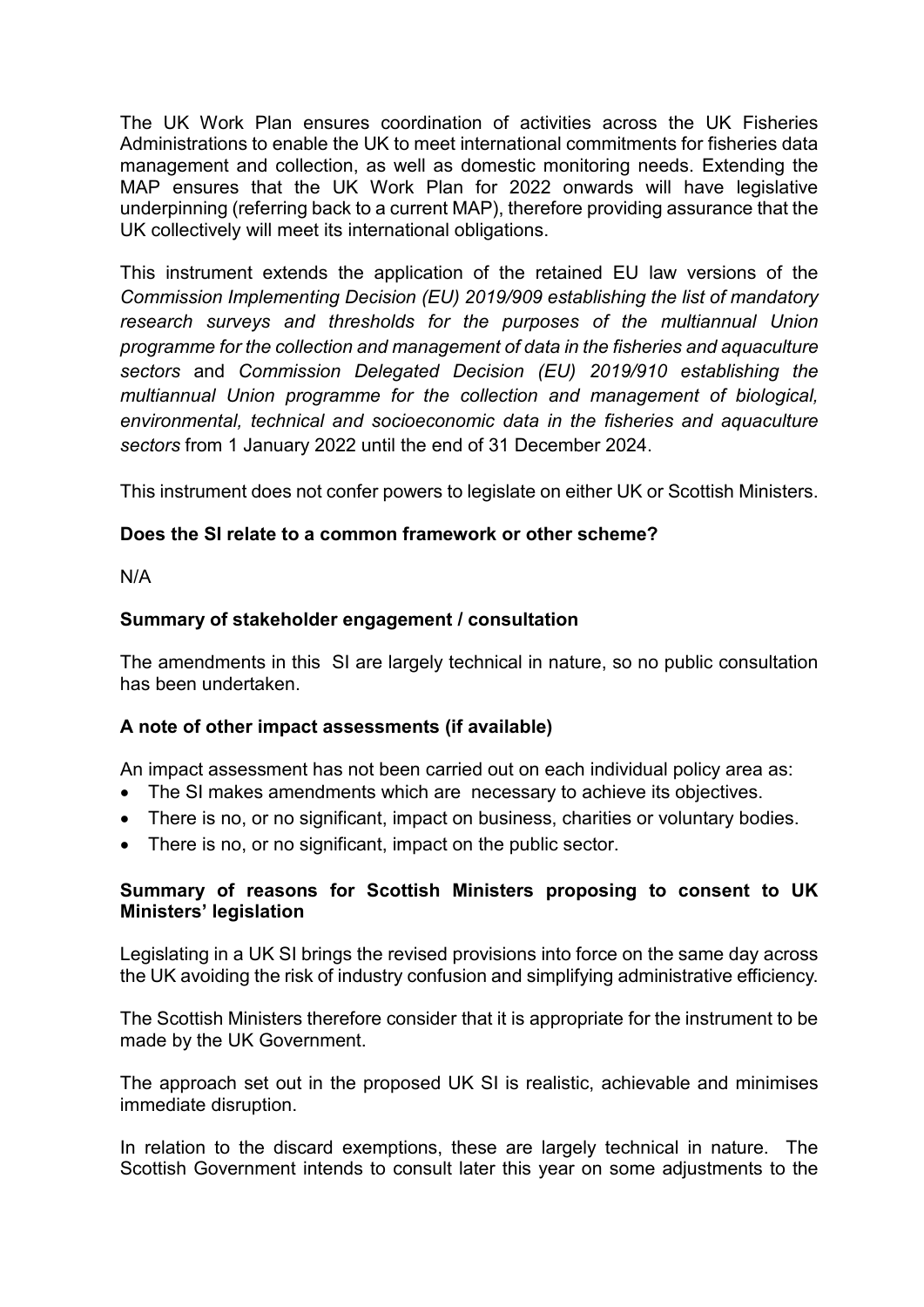landing obligation to help improve its effectiveness, however, in advance of such adjustments being made, these exemptions are required to help fishers to comply with the landing obligation. Whilst Scottish Ministers have devolved responsibility for discards policy, in this case there is agreement across all UK administrations on the exemptions required.

# **Intended laying date (if known) of instruments likely to arise**

N/A

## **If the Scottish Parliament does not have 28 days to scrutinise Scottish Minister's proposal to consent, why not?**

N/A

## **Information about any time dependency associated with the proposal**

The measures relating to sea bass, MAP decisions and discard exemptions outlined above are due to expire on or before the end of 31 December 2021, unless they are extended or amended (as appropriate) by this SI.

### **Are there any broader governance issues in relation to this proposal, and how will these be regulated and monitored post-withdrawal?**

N/A

## **Any significant financial implications?**

None identified.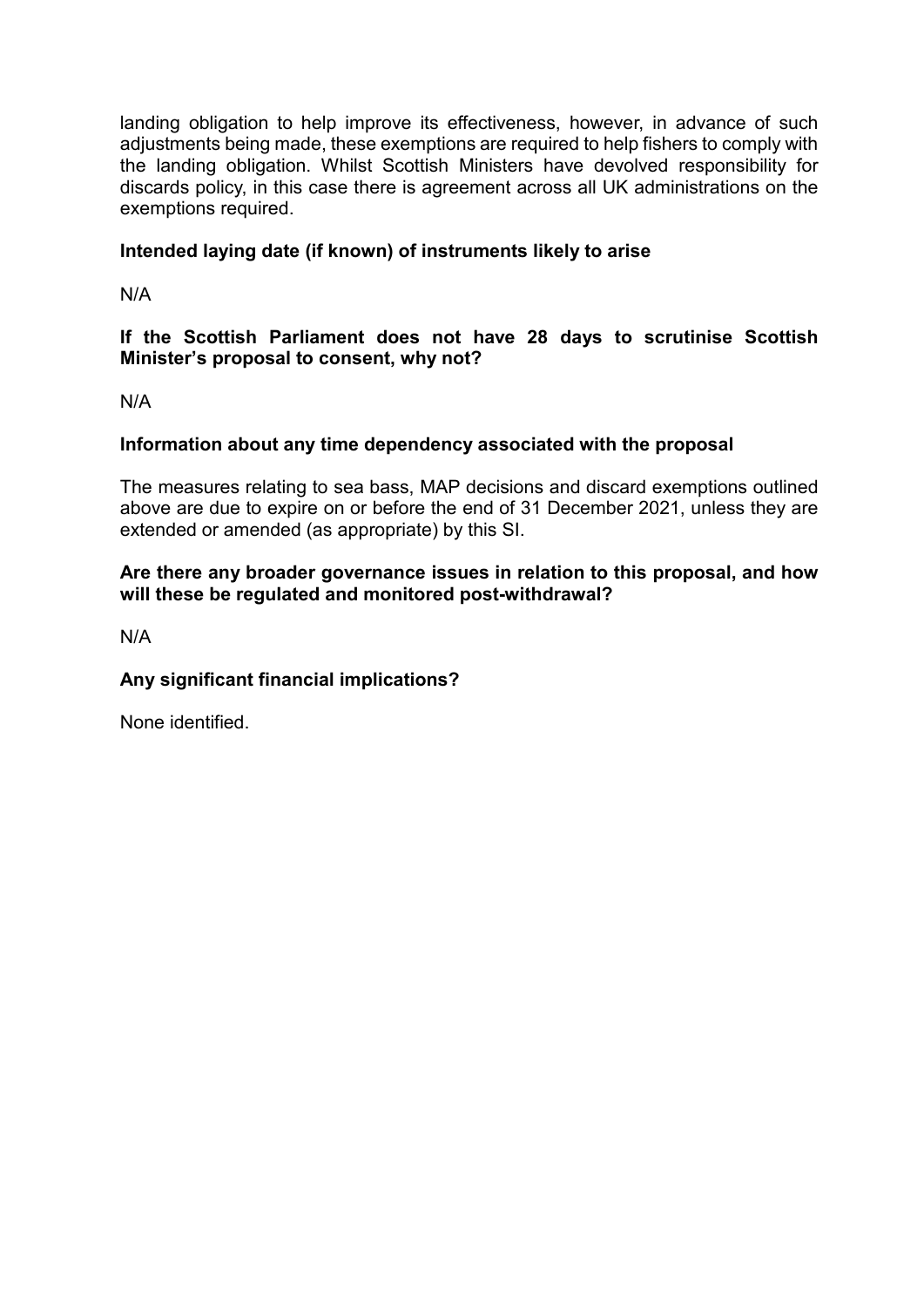# **SI NOTIFICATION: SUMMARY**

# **Title of Instrument**

The Sea Fisheries (Amendment etc.) (No. 2) Regulations 2021

### **Proposed laying date at Westminster**

9 December 2021 (draft affirmative procedure, Defra content for timescale for debate to allow for consent process agreed with the Scottish Parliament)

### **Date by which Committee has been asked to respond**

#### 3 December

### **Power(s) under which SI is to be made**

Article 27(1A)(a) of the retained EU law version of the *Council Regulation (EC) No 1005/2008 establishing a Community system to prevent, deter and eliminate illegal, unreported and unregulated fishing*;

Article 15(6A) of the retained EU law version of the *Regulation (EU) No 1380/2013 of the European Parliament and of the Council on the Common Fisheries Policy*;

Article 4(2) of the retained EU law version of the *Regulation (EU) 2017/1004 of the European Parliament and of the Council on the establishment of a Union framework for the collection, management and use of data in the fisheries sector and support for scientific advice regarding the common fisheries policy*;

Article 11(1A) of the retained EU law version of the *Regulation (EU) 2018/973 of the European Parliament and of the Council establishing a multiannual plan for demersal stocks in the North Sea and the fisheries exploiting those stocks, specifying details of the implementation of the landing obligation in the North Sea*;

Article 13(1A) of the retained EU law version of *the Regulation (EU) 2019/472 of the European Parliament and of the Council establishing a multiannual plan for stocks fished in the Western Waters and adjacent waters, and for fisheries exploiting those stocks*;

Article 15(2A) of the retained EU law version of *the Regulation (EU) 2019/1241 of the European Parliament and of the Council on the conservation of fishery resources and the protection of marine ecosystems through technical measures*; and

section 36(1)(b) and (c) of *the Fisheries Act 2020*.

Where necessary, the Secretary of State is obtaining the consent of the Scottish Ministers to the making of this SI in accordance with the relevant provisions in retained EU legislation and *the Fisheries Act 2020*.

### **Categorisation under SI Protocol**

Type 1

#### **Purpose**

The draft Regulations modify a number of different provisions in retained EU legislation.

The Regulations will extend certain existing discard exemptions under the landing obligations in Scottish waters from the end of 31 December 2021 to the end of 31 December 2024, as these exemptions would otherwise expire at the end of 31 December 2021. It will also amend